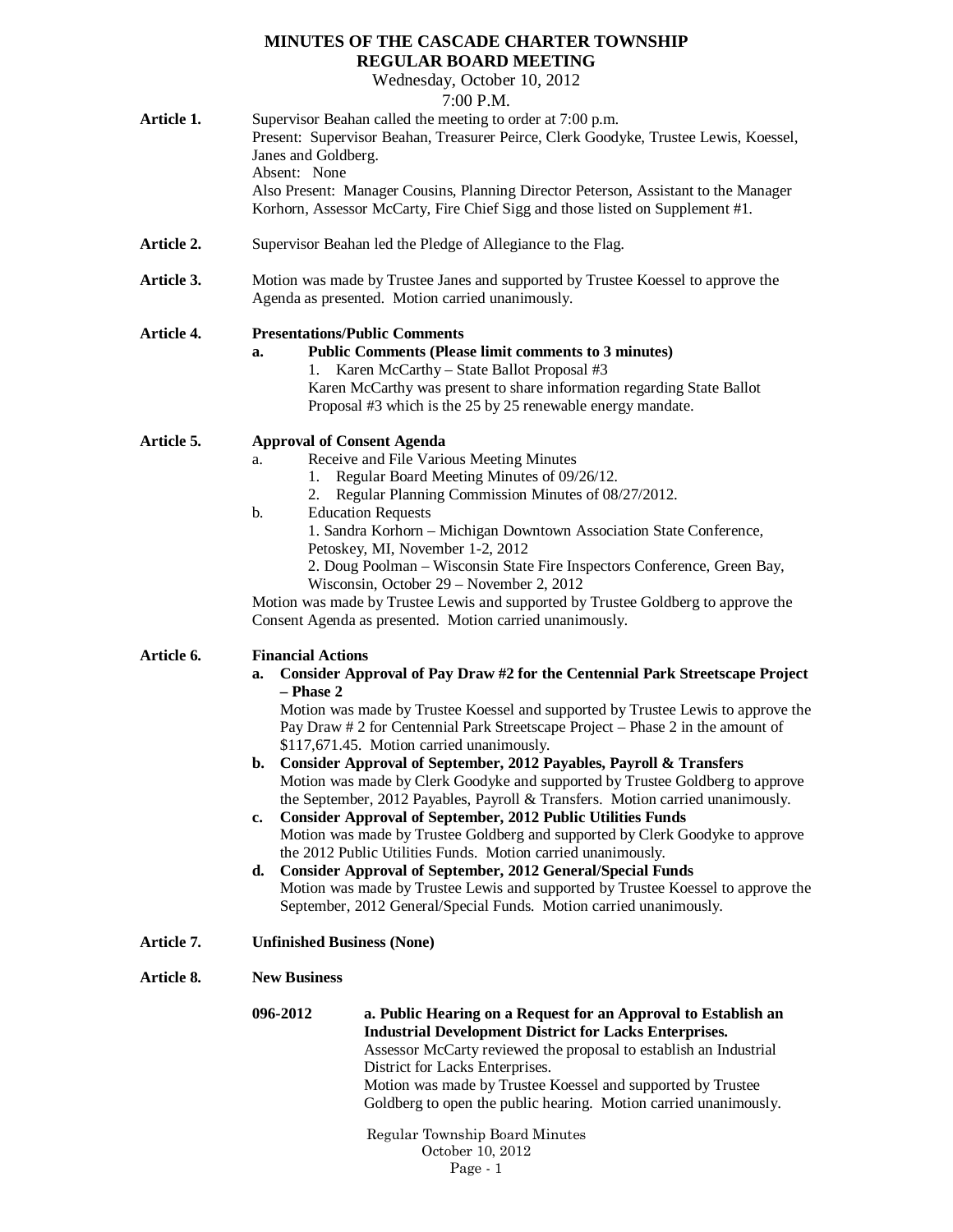No public comments received. Motion was made by Trustee Lewis and supported by Trustee Koessel to re-convene into regular session. Motion carried unanimously.

#### **b. Consider Approval of Resolution to Approve an Industrial Development District for Lacks Enterprises.**

Motion was made by Trustee Koessel and supported by Trustee Goldberg to approve the Resolution for an Industrial Development District for Lacks Enterprises. Motion carried unanimously by roll call vote.

**097-2012 a. Public Hearing on a Request for an Approval of an Exemption Certificate for Lacks Enterprises.**

Assessor McCarty stated this was the Certificate for the District that was just approved. Motion was made by Clerk Goodyke and supported by Treasurer Peirce to open the public hearing. Motion carried unanimously.

No public comments received.

Motion was made by Trustee Lewis and supported by Trustee Koessel to re-convene into regular session. Motion carried unanimously.

## **b. Consider Approval of Resolution to Approve Application for Industrial Facilities Exemption Certificate for Lacks Enterprises dba Plastic Plate.**

Motion was made by Trustee Goldberg and supported by Trustee Janes to approve the Resolution for Application for Industrial Facilities Exemption Certificate for Lacks Enterprises dba Plastic Plate. Motion carried unanimously by roll call vote.

## **098-2012 a. Public Hearing on a Request for an Approval of an Exemption Certificate for Lacks Enterprises dba Plastic Plate.**

Assessor McCarty stated that the District has already been approved by the Board. Motion was made by Trustee Koessel and supported by Trustee Lewis to open the public hearing. Motion carried unanimously. No public comments received.

Motion was made by Trustee Lewis and supported by Trustee Koessel to re-convene into regular session. Motion carried unanimously.

**b. Consider Approval of Resolution to Approve Application for Industrial Facilities Exemption Certificate for Lacks Enterprises.** Motion was made by Treasurer Peirce and supported on Clerk Goodyke to approve the Resolution for an Application for Industrial Facilities Exemption Certificate for Lacks Enterprises. Motion carried unanimously by roll call vote.

**099-2012 Consider Approval of Type II Special Use Permit to allow a Dry Cleaning Establishment at 6640 – 28th St.**  Planning Director Peterson reviewed the request. Motion was made by Trustee Janes and supported by Clerk Goodyke to approve the Type II Special Use Permit for Curtis Cleaners to move to 6640-28<sup>th</sup> St. Discussion followed. Motion carried unanimously.

## **100-2012 Consider Acceptance of the Proposed Capital Improvement Plan** Assistant to the Manager Korhorn was present to review the document. Motion was made by Trustee Koessel and supported by Clerk Goodyke to approve the Capital Improvement Plan as recommended by the Planning Commission. Motion carried unanimously.

| 101-2012 | <b>Consider Renewal of Transit Contract with The Rapid</b> |
|----------|------------------------------------------------------------|
|          | Regular Township Board Minutes                             |
|          | October 10, 2012                                           |
|          | $Page-2$                                                   |